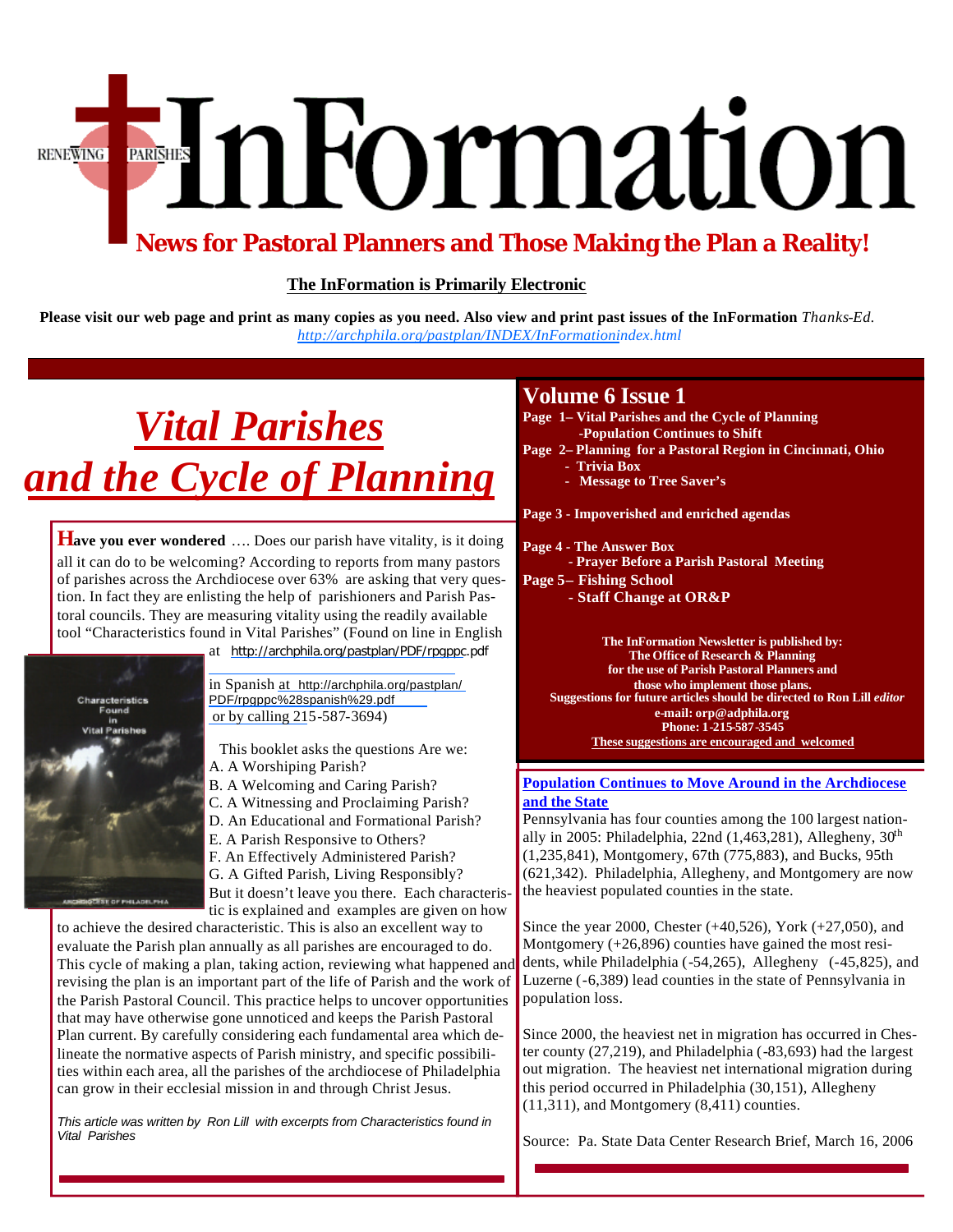## The Catholic **Moment**

## **Commentary**

By Father Rob Waller

## **Planning for a pastoral region in Cincinnati, Ohio**

**I**n our town of Milford, about 29 minutes and 25 miles from downtown Cincinnati, the talk is getting heavier, both in amount and intensity.

Our neighboring parish, St. Elizabeth Ann Seton, is our partner in the newly established archdiocesan plan of pastoral regions.

 Together we must plan for the day when we will have only one priest-pastor between us. We do have a history together, although that brings complexities as well. Seton parish is our "daughter," having its beginnings in St, Andrew. For several years now, she has been our constant companion and friend, as movements toward a future together have taken place. With the two pastors in close contact, our parishes have met at the staff level and in joint pastoral councils sessions.

We already share one school, one youth ministry and one athletic program. We enjoy a joint social action commission, and we are beginning a joint parish renewal program. In many ways, we either work directly together or invite each other in. But the questions continue, and the future before us is still vague.

 Our staff level committee is called, "Milford Catholic Churches Co-Laboring." The staffing and the financing of our school, youth ministry and athletic program are clear. It is less clear with other budding areas of cooperation, such as the Social Action Leadership Team, Christ Renews His Parish and Vacation Bible School. This committee is talking about who will staff these ventures and how we will pay for them. As always, matters seem to get a little more tense when parish monies are involved.

 Our joint "deanery pastoral regions planning committee" is looking closely at a number of issues, including the most significant one: the availability of Sunday Eucharist. It is also among the hotter topics, for it involves something that touches everyone: the Sunday Mass schedule, While being assured of at least one priest as a pastor for the two parishes, but assured of only that so far, how do we best make Sunday Mass available for a combined number of 2,785 (1,550 and 1,235) regular attendees from the two parishes, knowing that one church building has seating capacity of 600 and the others 400?

We all get used to things as they have been and as we like them. Any thought about a change in "my Mass time at my parish" is difficult to swallow. One quickly wonders how convenient and how much farther away will Sunday Mass be for me.

 In any moment when I get flippant about, "They'll just need to adjust," I try to remember that l am 56 years old and have hoped to ride out the next nine years until my retirement right where I am. I don't particularly get energized by thinking of the possibility of moving away from Milford and out of the pastor's home that I love so much here at St. Andrew.

> *August 12, 2005* **The Catholic Telegraph, Archdiocese of Cincinnati**

## **CAN I GET**

## **ADDITIONAL**

**COPIES OF THE** 

"InFormation"?

**You can click on to the news letter web site** *<http://archphila.org/pastplan/INDEX/InFormationindex.html>*

 *Note: You can print as many copies as you need*



## **Trivia Box**

**In the city of Philadelphia how can I find the nearest Catholic school?**  *Go to Page 4 in the answer box*

------------------------

**Has your parish or Cluster entered into a Planning Process?** 

**Do you need a professional Facilitator? The office of Research and Planning maintains a list of trained and experienced Resource people.**

**Contact us at:** *The Archdiocese of Philadelphia 222 n. 17th Street Rm.216 Phila, Pa 19103*  **tn#***215-587-3545* **E-mail** *orp@adphila.org* 

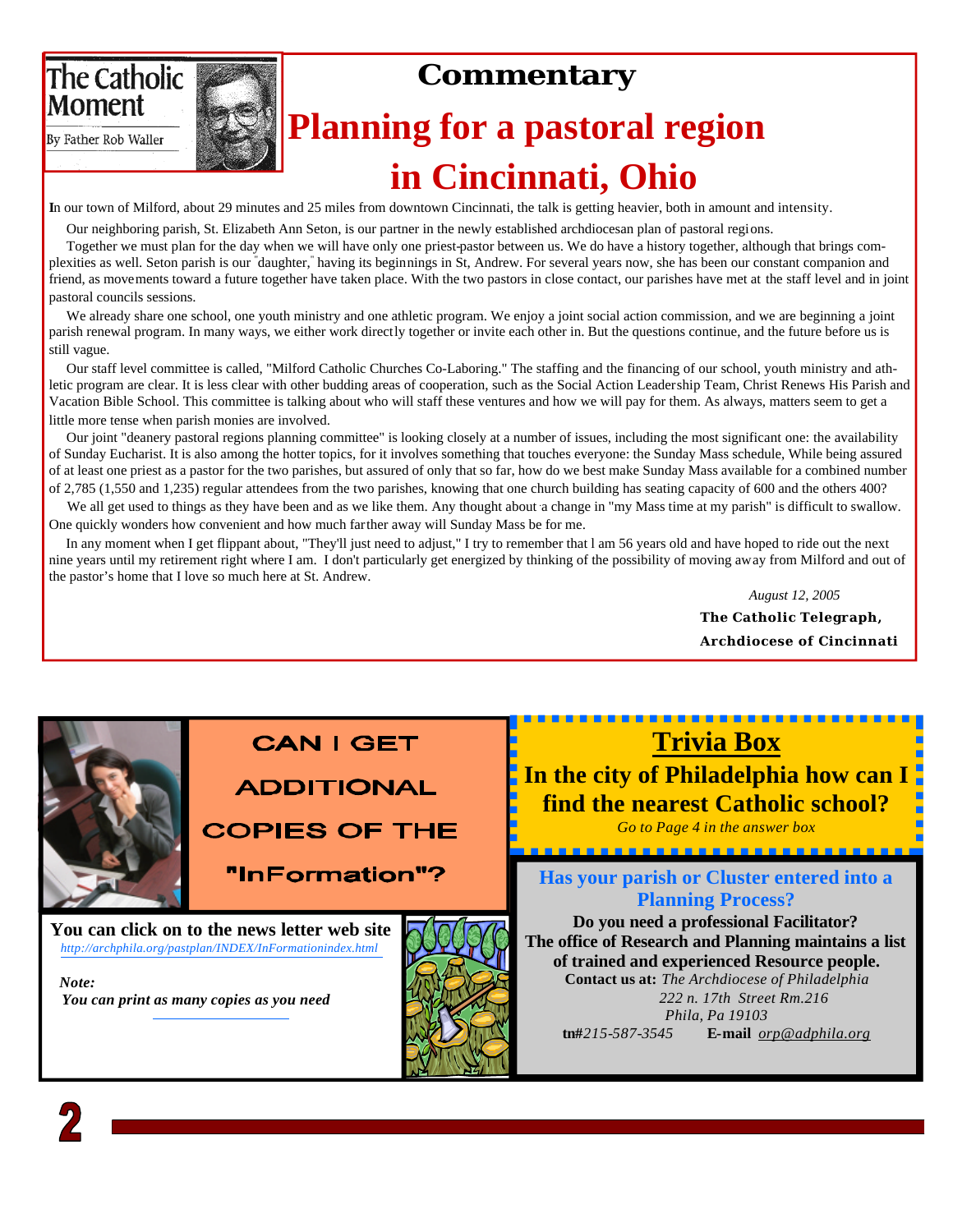

## Parish Pastoral Councils

## **Written by Mark Fischer**

### **Impoverished and Enriched Agendas**

#### Published in Today's Parish 37:7 (Nov./Dec. 2005), 14-15.

Many workers in the Church, volunteers as well as professionals, suffer from poorly planned meetings. In such meetings, no one (whether committee members, parish staffers, or pastoral councilors) comes prepared. No one knows precisely what the meeting is meant to achieve. No one knows how long to allow this topic or that, so the meeting often runs longer than scheduled. When the meeting is over, participants exit dazedly or angrily, quipping about what the meeting could have achieved were it better planned.

Such poorly-planned meetings may well have had a prepared agenda. But an agenda offers little help if it is only a list of topics. A list implies that participants are supposed to do something with the topics. Participants may share information, brainstorm, plan, evaluate, or decide. But a list of topics does not specify which is to happen. And if the agenda does not say what will take place, if it does not explain how participants are to prepare for the meeting, if it does not indicate how long an agenda item is expected to take, then it is insufficiently planned. I call it an "impoverished" agenda.

#### Easter Vigil at Santa Cecilia

Let me give an example from a parish pastoral council meeting that I recently attended. The council of (what I will call) Santa Cecilia Church faced a crisis about scheduling the Easter Vigil. Santa Cecilia, one has to understand, is a parish with different language groups. In past years, there was a 7:00 PM "vigil" in Vietnamese, a 9:00 PM "vigil" in Spanish, and a midnight vigil in English.

Korean parishioners, however, had no vigil in their own language. They complained about this to the pastor, Father O'Dowd. He offered to let them celebrate the vigil in Santa Cecilia parish hall (if they could find a Korean-speaking priest). Many Korean parishioners were dissatisfied with this response. They felt snubbed, they said, because the Vietnamese, the Spanish-speaking, and the English-speaking were allowed to celebrate in the Church, while they were relegated to the parish hall.

So Father O'Dowd got the good idea to consult the parish pastoral council about the matter. It is wise to consult. But it is unwise to consult while using an impoverished agenda. Father O'Dowd's agenda looked poor:

#### Example of the "Impoverished" Agenda

Santa Cecilia Parish Pastoral Council

Agenda for the Meeting of February 23, 2005

Santa Cecilia Hall, 7:30 – 9:30 P.M.

- 1. Gathering and welcome.
- 2. Opening prayer.
- 3. Minutes of the January 26, 2005 meeting.
- 4. Report from the Pastor (Father O'Dowd).
- 5. The Needs of the Korean Community (Mrs. Sung Lee).
- 6. Discussion.
- 7. Next Steps.
- 8. Responsibilities for the March 23, 2005 Meeting.
- 9. Adjourn.

As you can see, the agenda stated that Father O'Dowd would give a report. But it did not say what the report was about (and the report was not distributed in advance). The agenda noted that Mrs. Sung Lee would present the needs of the Korean community, but said nothing about what those needs were. The agenda included time for a discussion, but did not define the topic or state how long the discussion would take. In short, the agenda was impoverished.

The consequences of an impoverished agenda can be dire. They certainly were at Santa Cecilia. Father O'Dowd was defensive. His report explained why the parish could not accommodate the Koreans' request to use the parish church for the Easter vigil. That inflamed Mrs. Sung Lee. She ranted for twenty minutes about how the most recent immigrants (i.e., the Koreans) are treated shabbily. And during the discussion, councilors fell into opposing camps, either urging Father O'Dowd to be more compassionate or suggesting that Mrs. Lee and the Koreans could be more flexible.

#### Making the Agenda Richer

As I left Santa Cecilia, I felt sorry for Father O'Dowd. He had made an effort to consult, and the effort had backfired. This is regrettable. Consultation enables leaders to gain wisdom. It helps them facilitate the work of the entire community. It helps create a sense of teamwork. Such consultation, however, requires planning. Before a meeting, leaders have to ask themselves what they want the group to accomplish in the time allotted, and how the group members should prepare themselves. Such planning leads to a better-planned agenda, an "enriched" agenda. Would the meeting at Santa Cecilia have ended differently if the agenda had been enriched?

#### Example of the "Enriched" Agenda

Santa Cecilia Parish Pastoral Council

Agenda for the Meeting of February 23, 2005

Santa Cecilia Hall, 7:30 – 9:30 P.M.

7:30 1. Gathering and Welcome.

7:35 2. Opening prayer on the theme of needs of the parish community.

A. "To whom shall we go? You have the words of eternal life" (John 6:68). **Continued on Page 4**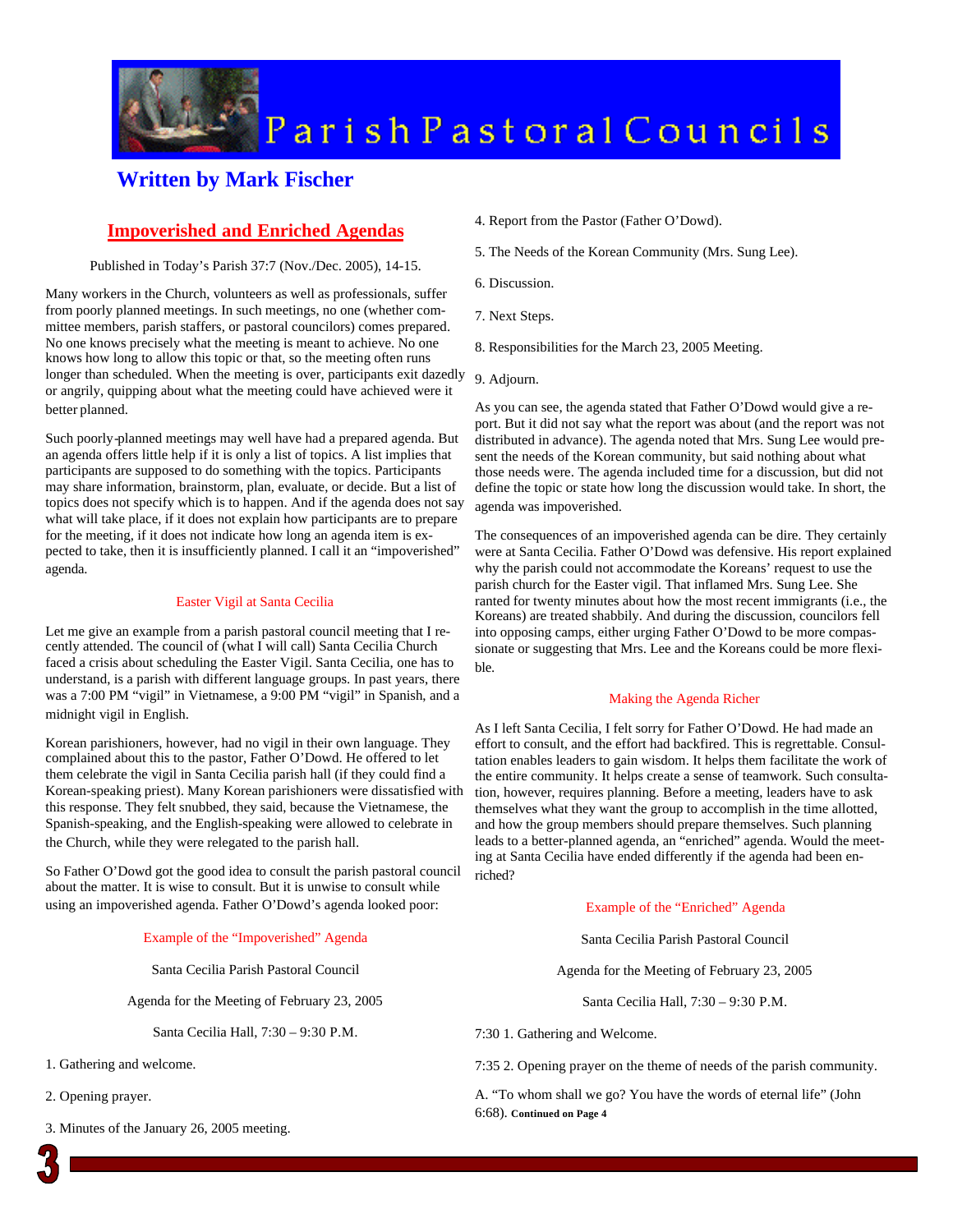B. Reflection: How does Christ helps us build up the community?

7:50 3. Approval of the minutes of the January 26 meeting.

7:55 4. Report from Father O'Dowd (see the handout in your packet).

A. Our growing parish population, especially the Koreans.

B. The strain on our facilities.

8:00 5. The needs of the Korean Community (Mrs. Sung Lee).

8:10 6. Brainstorming: "In what ways can Santa Cecilia respond better to the needs expressed by the Korean community?"

8:40 7. Break.

8:50 8. Provisional Summary (Chairperson): ideas generated during the brainstorming.

8:55 9. Invitation to share responsibility (Father O'Dowd). The areas discussed need further work. Who would be willing to refine them for the next meeting?

9:05 10. Discussion of the next steps. What are they? Who will do them?

9:15 11. Review of responsibilities for the March 23 meeting.

9:25 12. Evaluation of tonight's meeting.

#### 9:30 13. Adjourn.

Consider how an enriched agenda might have improved the Santa Cecilia pastoral council meeting. The first thing about it is that every agenda item has a specific number of minutes. In the example, the agenda gives Mrs. Sung Lee ten minutes to sketch the needs of the Korean community. With an enriched agenda, Mrs. Lee would have known that she had a limited amount of time. She would have had to be more economical with her words.

This is not meant to turn the leader, facilitator, or chairperson into a timekeeper who rudely blows a whistle when people exceed their allotted minutes. But it does enable the leader to accurately gauge the progress of the meeting. If it becomes clear that the group will not have enough time to get to every item, the leader can draw the group's attention to the clock. The leader can say, "Since we will not have enough time to accomplish everything we hoped, I propose that we postpone one topic on the agenda until the next meeting." That will help participants at the meeting feel that the leader respects their time.

Another feature of the enriched agenda is that it helps participants to prepare. In the case of Santa Cecilia, the pastor provided councilors with a report. It described the growing parish population, especially among the Koreans, and the strain that the growth put on the parish facilities. Councilors who took the trouble to read the report would know something about what Mrs. Sung Lee was going to say. They would be prepared to brainstorm about what the parish can do for the Korean community.

A clear purpose is the third feature of the enriched agenda. At one point in the agenda, the council is to approve the minutes of a previous meeting. At another point, it receives information from the pastor and the Korean community. Later, it is to brainstorm responses and reactions. After that, the pastor invites members to volunteer to study those responses and refine them. At every step in the enriched agenda, participants know what is expected of them.

Would such an agenda have prevented disruption at the meeting of the

Santa Cecilia pastoral council? Would it have kept Father O'Dowd from becoming defensive? Would it have defused Mrs. Lee's anger? We will never know. But I bet that such an enriched agenda would have improved the meeting.

#### Improved Meetings, Greater Respect

Better preparation, more productive meetings, and greater satisfaction – enriched agendas lead to all of the above. Leaders who invest time in planning their meetings have a better chance of achieving their goals. By indicating what participants can expect, by alerting them in advance that they will be asked to commit themselves, and by inviting them to evaluate and improve future meetings, leaders involve participants in decision-making. They are relying on them to help the group accomplish its goals.

Above all, the enriched agenda shows respect. It emphasizes that the contribution of participants to the meeting is important. It underlines how much the leader values their time and their gifts. The enriched agenda expresses the Christian doctrine of human dignity. And it cuts down on carping when the meeting ends.

Many thanks to Mark for allowing us to reprint this article Questions? Mark Fischer would love to receive mail from you. Send him a note! MarkFischer@stjohnsem.edu



#### *PRAYER BEFORE A PARISH COUNCIL MEETING*

God of Abraham, Isaac and Jacob, You have called us to be the servants of Your servants- our brothers and sisters in the parish.

We meet here as their representatives, and so we ask for the Grace of Your Guidance.

Help us to truly represent them and not simply ourselves.

May the true needs of our parish and the common good of all be our concern.

And above all, may Your Will in these matters become our Will.

Help us who serve in this elected position to remember that all of our concerns are aimed at the spiritual transformation of our parish community.

May the material aspects we shall discuss not blind us to the primary work of our parish: the holiness of all its members.

May the Holy Spirit, who inspired the Pentecost meeting of the apostles, visit us and grant us the light of Divine Wisdom.

We ask this through our Lord, Jesus Christ, who lives with You and the Holy Spirit, forever and ever.

**Amen**

## **Answer Box**

**Go To** http://citymaps.phila.gov/citymaps/ Click on Nearest Facilities at the top of the page. Then type in any address in the city. You'll find and map the location of the nearest Catholic School.